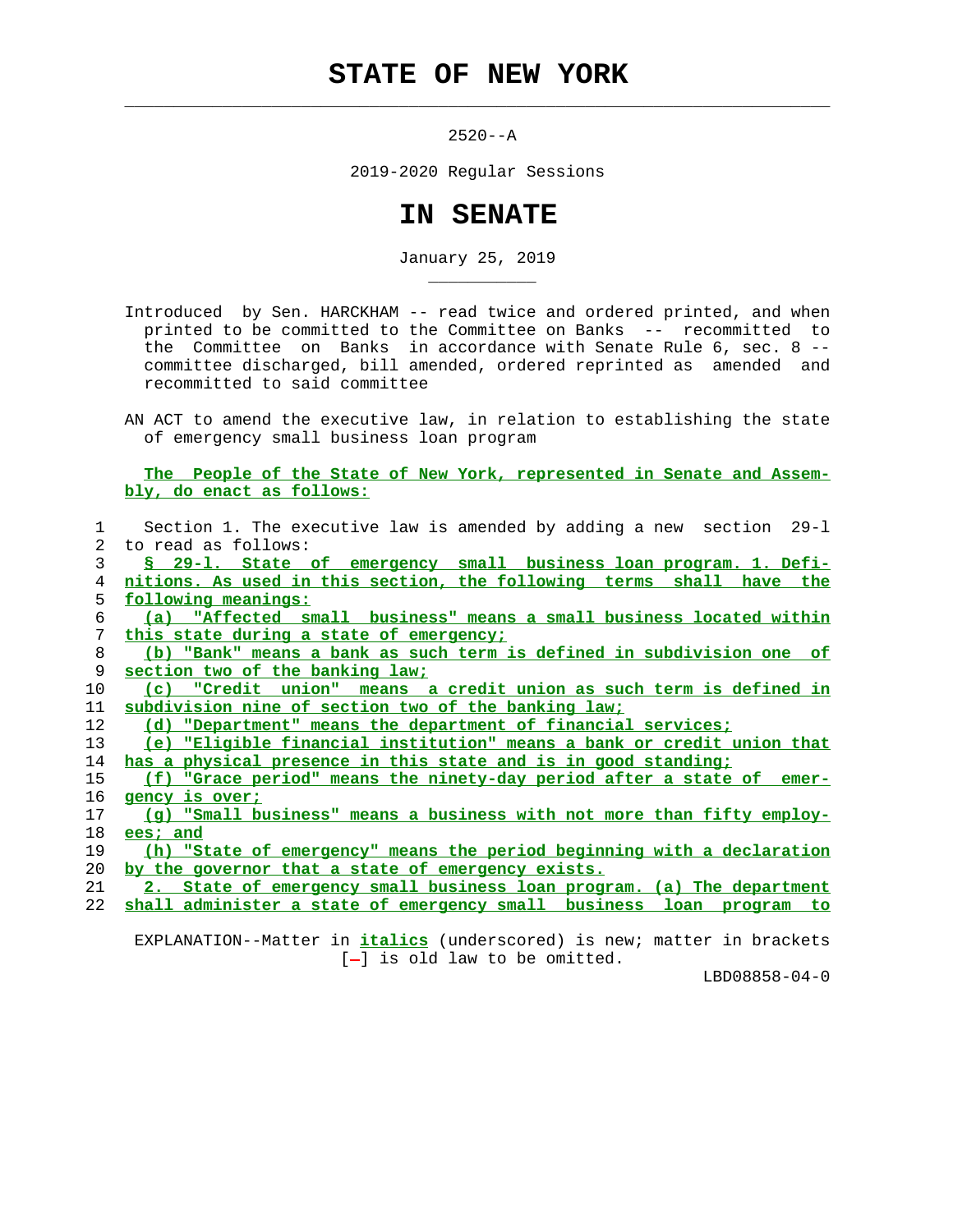S. 2520--A 2

**guarantee the repayment of loans made by an eligible financial institu- tion to an eligible affected small business pursuant to this section. Subject to the cessation of new claim approvals under paragraph (d) of subdivision five of this section, the department shall submit all approved claims to the comptroller, who shall pay from the general fund any and all claims submitted by the department. (b) Any bank or credit union may apply to the department to partic- ipate in the loan guarantee program. Not later than one business day after receiving the application, the department shall determine whether the financial institution is an eligible financial institution and imme- diately notify the bank or credit union of such determination. Any eligible financial institution may make loans to affected small busi- nesses in accordance with this section. (c) Each eligible financial institution that makes a loan pursuant to this section, shall notify the department in writing not later than one business day after making the loan, specifying such information about the borrower as the department may request. 3. Loan eligibility. An eligible financial institution may make a loan to an affected small business, provided: (a) The affected small business has provided to the eligible financial institution proof satisfactory to such institution that such small busi- ness is a small business located within the state of New York. (b) The amount of the loan shall not exceed five thousand dollars. (c) The loan is made in accordance with the eligible financial insti- tution's underwriting policy and standards, provided further that the affected small business's creditworthiness shall not be a factor used for the purposes of determining eligibility. (d) The loan agreement shall not (i) require repayment during the grace period, or (ii) charge interest on the principal amount before or during the grace period or for one hundred eighty days after the grace period, provided after such one hundred eighty-day period, the eligible financial institution may charge interest or fees in accordance with such financial institution's lending policy and the terms of the under- lying loan agreement. (e) The loan agreement shall require that the affected small business repay the loan in full not later than one hundred eighty days after the end of the grace period by making at least three, and no more than six, equal installment payments. The loan agreement shall not contain a fee or penalty for the prepayment or early payment of the loan. (f) The eligible financial institution shall offer credit counseling services or refer such small business to nonprofit credit counselors. 4. Additional loans. An affected small business who has received a loan pursuant to this section may apply to the same eligible financial institution for an additional loan for each thirty-day period such small business remains an affected small business, provided no affected small business may receive more than three loans under the program. Each addi- tional loan shall be made in accordance with subdivision three of this section. 5. Collection of loans. (a) On and after one hundred eighty days from the end of the grace period, an eligible financial institution that has made a good-faith effort to collect the outstanding principal from a loan issued pursuant to this section may make a claim to the department for recovery of an amount equal to the outstanding principal for such loan. Prior to the department's approving and submitting a claim to the comptroller, such eligible financial institution shall demonstrate to the satisfaction of the department that the eligible financial institu-**